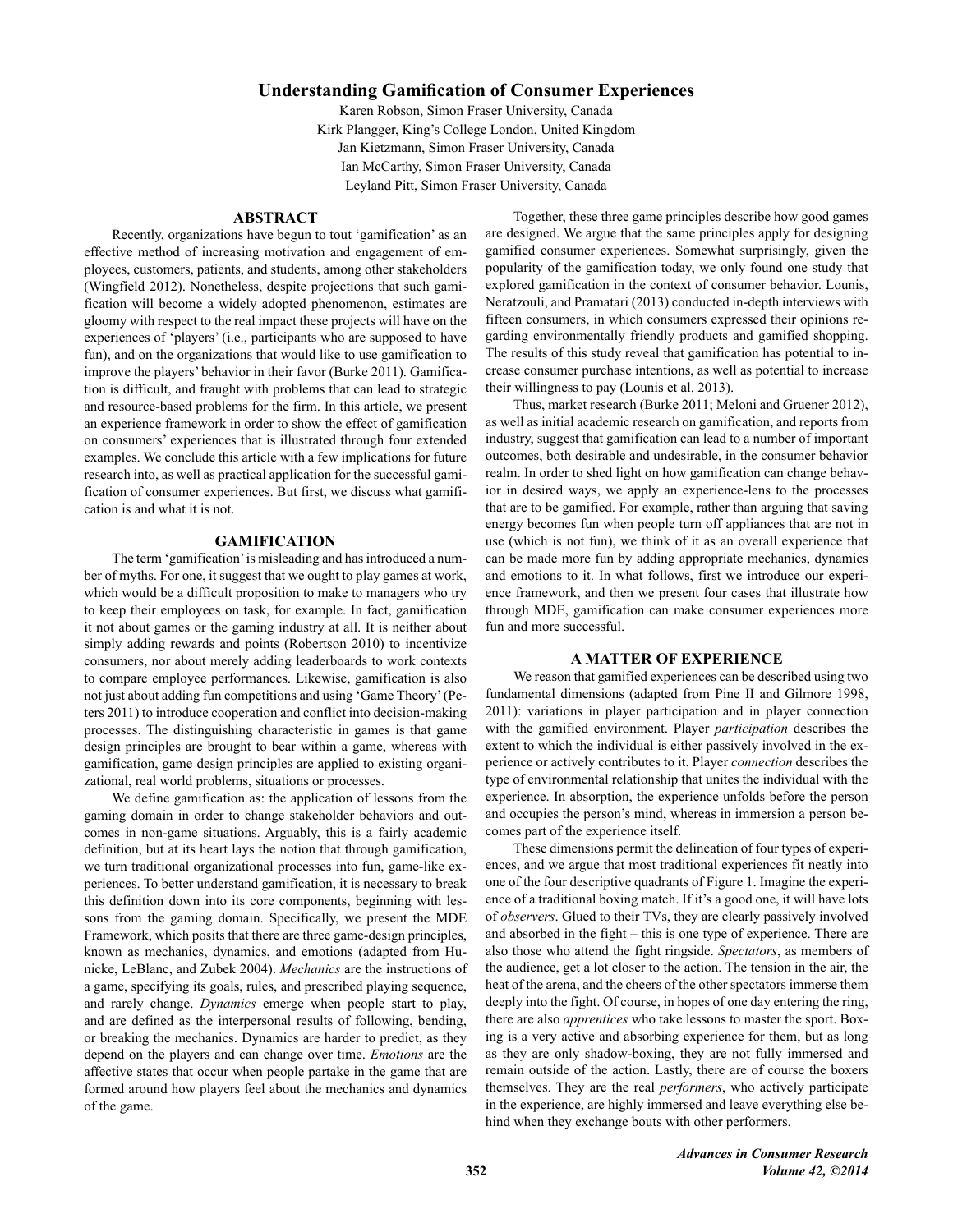

#### **Immersed**

### **Figure 1: Types of Player Experiences**

### **TRANSFORMING EXPERIENCES**

To aid understanding of how gamification can transform traditional business processes, we present cases to show the results of applying the MDE Framework to change the role of the player. Specifically, in the following four subsections, we describe the gamification of a prostate cancer awareness campaign named Movember; the gamification of the launch of singer Jay-Z's book *Decoded*; the gamification of art-curation at the Brooklyn Museum; and finally the gamification of personnel management using software called Freshdesk. In each of these examples, the traditional consumer experience has been gamified to include other elements of experience, and the role of the individual involved with the activity expands. We present these to show how through the appropriate use of gamification principles, traditional consumer experiences can become more fun and engaging by combining appropriate elements from the four quadrants to deepen the connection and involvement with players.

#### **Gamifying Awareness Campaigns: Movember**

When individuals *actively* participate in an experience and are *absorbed* by it (e.g., attending a university lecture), players assume the role of an apprentice. Traditional social awareness campaigns are good examples of such experiences, often with interested members of the public engaging in conversations with outreach volunteers to learn about social issues. But garnering public interest can be quite difficult. However, Movember, an organization dedicated to raising awareness of prostate cancer, has successfully gamified its annual public awareness campaign by expanding this experience to include elements of all experience quadrants. Every November since 2003, male players grow moustaches to "change the face of men's health", and both male and female players work to raise money and public awareness of prostate cancer.

The *mechanics* of the experience are limited to the month of November; each male player must start November with a clean shaven face, and then throughout the month must grow and groom a mustache (Movember 2012). Male and female players both work, online

#### *Advances in Consumer Research (Volume 42) / 353*

and offline, to generate donations and to increase awareness of prostate cancer. These efforts are rewarded through various achievement rewards including dollar figure milestones for fundraising, and leaderboards that track player, team, and even country performance. *Dynamics* are largely collaborative, with a friendly sense of competition where teams want to raise more money than others, but have as an overall goal the maximization of their collective donations. Movember generates a variety of positive *emotions* as players often enjoy the sense of pride and amusement of watching others' mustaches or showing off their own regular 'regents' (like Super Mario's or Albert Einstein's) or particularly eye-catching styles (a 'Fu Manchu' or a 'Salvador Dali'). Interestingly, the milestone progression rewards (e.g., coupons for razors and shaving cream) players can win are not overly attractive, rather it is the fun, gamified experience that attracts 1 million players annually to Movember.

Indeed, Movember only succeeds by changing the very nature of public awareness campaigns. Traditionally, people attracted by awareness campaigns (think about street level campaigns of Greenpeace and SCPA) are largely apprentices who are at best actively involved and absorbed in the experience. In Movember, these individuals are also entertained by being observers as they passively absorb the progress of others (e.g., watching mustaches grow). In addition, players become performers when they grow mustaches and actively immerse themselves by educating others about men's health. Female players, unable grow their own moustaches, can still be immersed in the campaign and indirectly affect it by supporting their male by generating discussion about men's health and prostate cancer. Finally, people involved in Movember can also be spectators, as they passively watch those around them and cheer them on. Movember combines all four experience types to provoke an emotionally engaging experience for players, and motivates not only friendly competition, but also collegial and supportive dynamics aimed at collectively raising funds for and awareness of prostate cancer.

Awareness and fundraising campaigns are only one example of gamifying a traditional experience in which people are predominately apprentices. There are many others – Khan Academy, for instance, attracts millions of students who support each others' learning process through novel gamification mechanics, dynamics and emotions. More generally, employee training sessions and professional development workshops can be gamified to further motivate attendants by making them assume the role of performers, spectators, or observers.

### **Gamifying a Book Launch: Decoded**

When an individual *passively absorbs* an experience (e.g. when watching a movie), players are observers*.* Book launches are good examples of experiences that involve passive and absorptive participation of their attendees.

Droga5, a young advertising agency, provides an example of how this can be changed through gamification. When launching singer Jay-Z's book, Decoded, Droga5 utilized a real world scavenger hunt, named Decode, in which participants had to find the pages of Jay-Z's book. The result was a highly successful book launch: Jay-Z saw his Facebook friends increase by more than one million, Decoded was covered by most major international news outlets and many cultural influencers (e.g., bloggers), and the book spent 18 weeks on the New York Times' best sellers list. To understand how the Decode campaign achieved all this, we again turn to evaluating the experience.

The *mechanics* of Decode were similar to those of a typical scavenger hunt: Decode consisted of sharing the 300 pages of Decoded across 200 physical locations (some locations had two pages) in thirteen major US cities in the month before the book's release in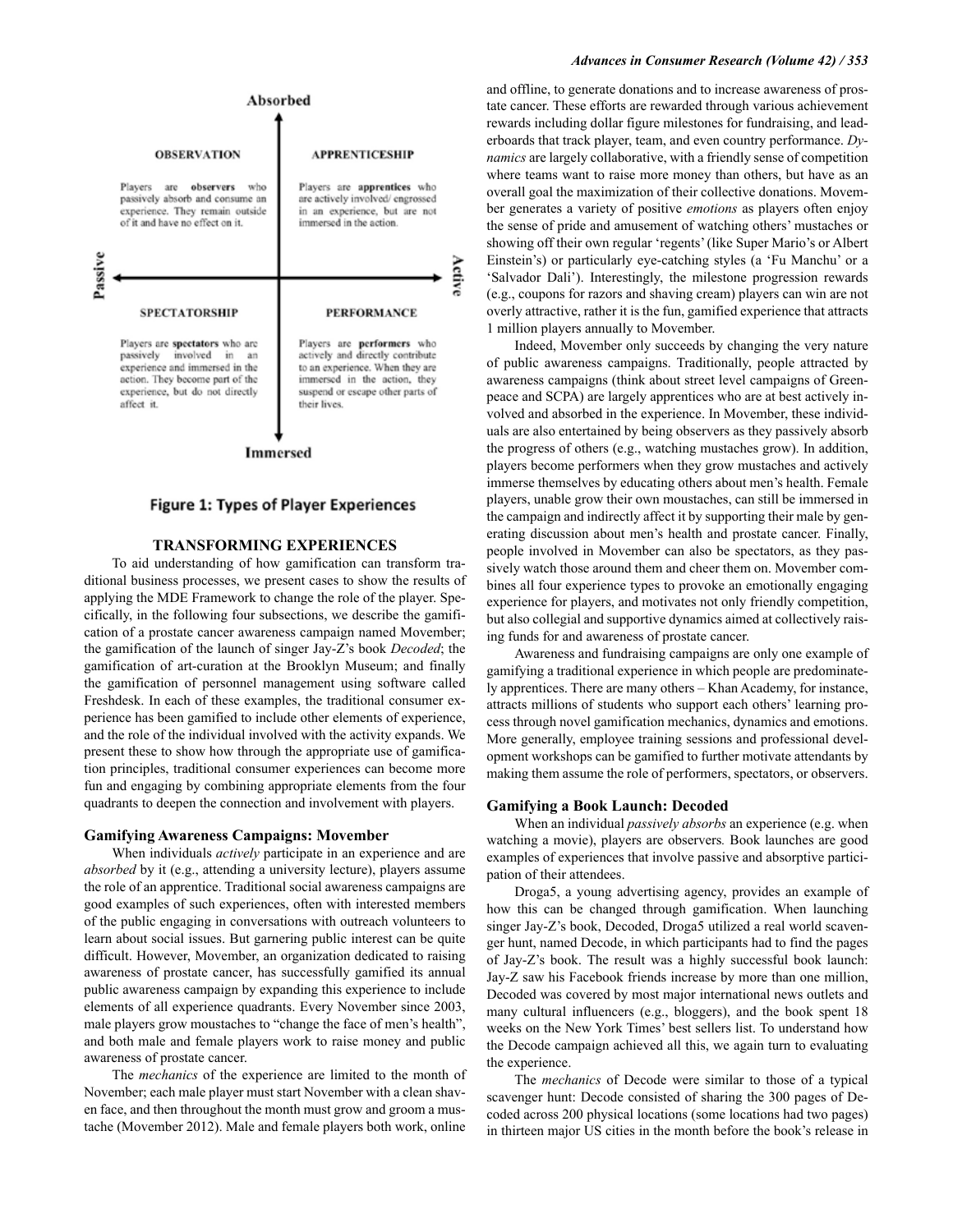### *354 / Understanding Gamification of Consumer Experiences*

stores. The spatial dimensions of the scavenger hunt reflected the content of the prose on the any given page, and players could garner ideas of where the pages were located based on hints they found offline "on-the-street", and online. A fun and competitive *dynamic* emerged as individual players raced to be the first to find the page both online and offline. Progression mechanics and achievement rewards were given to the first player to find each page. This player was rewarded with a copy of Decoded, with the discovered page signed in ink by Jay-Z. In addition, the player received an invitation to a book reading by Jay-Z at the New York City Library. Players experienced a full range of *emotions*, including excitement when competing to decode a page, elation when successfully decoding a page, or frustration and disappointment when unable to find a page.

 Droga5 took the traditional book launch experience, in which consumers were predominantly observers that could not affect the experience, and gamified it. Droga5 extended the experience into the other quadrants such that players assumed roles other than that of the observer. Players acted as apprentices when they received clues about pages and learned about Jay-Z's life. Similarly, when players sought out a page either physically or online, they became performers who actively produced their own book launch experience. Furthermore, players were able to review pages already found by others as well as the clues that led to their discovery, turning players into spectators who could appreciate the creative placement of pages. This combination of the four types of experiences lead to a book launch that was successful for the publisher and the participants alike.

Some other forms of advertising have already been gamified. In 2010, a corrective tape brand called Tipp-Ex launched an advergame (Mallinckrodt and Mizerski 2007) on YouTube.com, called "Hunter shoots a bear". Ultimately, this advertisement became a "choose your own adventure" in which viewers decided the outcome of the encounter by typing what they wanted the hunter to do to the bear. Beyond advertisements, many experiences in which players are observers could be gamified, such as attendance at movie theatres or plays.

## **Gamifying Art Curation: Brooklyn Museum's GO Project**

Individuals can be *passive* yet *immerse* themselves in the experience (e.g., going on a scenic drive), creating the experience of players being spectators. Individuals become part of the experience, but do not directly impact it. For instance, art galleries invite visitors to view pieces of artwork that a gallery curator previously chose. Brooklyn Museum's GO Project tried to change this by providing an opportunity to co-create (or co-curate) an art exhibit. The GO project encouraged the public to visit working studios, and invited participants to nominate artists whose work they would like to see at the museum. Over the two-day event, an estimated 18,000 members of the public visited 1,708 artist studios across 44 Brooklyn neighborhoods.

The GO project rule *mechanics* involved numbering each artist's studio and then encouraging players to visit a variety of studios to observe art, or artists at work. After visiting five studios, players would receive an email ballot and could vote on their favorite artist. Voting took place over two days, and the whole event was bounded by the Brooklyn city limits and by registered artists' studio locations. Players engaged in the GO Project to be part of a community. This resulting overarching, collective *dynamics* determined which artists would be successful for the GO exhibit. However, even those artists that were not chosen for the exhibit still increased the exposure of their artistic practice to a whole new pool of potential art enthusiasts. The results of the voting and other associated statistics were displayed on the museum's GO website for public access and view. GO players could experience many *emotions*, not only by voting for their favorite artist, but also by observing artwork and meeting artists. Players expressed feelings of wonder or surprise at discovering how many artists lived around them, by observing their artwork, meeting the artists, and by voting for them. Moreover, players were exposed to other art enthusiasts and feelings of fellowship and belonging to the art community resulted.

Through gamification, the Brooklyn museum GO exhibit offered players multiple elements of experiences. Like most museums, visitors acted as spectators of artwork and other exhibits that create an individual esthetic experience. In contrast to most museums, however, the Brooklyn Museum's GO exhibit also had elements of apprenticeship, observation, and performance. Because the Brooklyn museum GO exhibit generated awareness of the fact that art was being created in people's neighborhoods, players had the experience was of being apprentices. That is, the museum's patrons acted as apprentice curators when they discovered new artists and their stories. Furthermore, because the experience involved going to art studios to become immersed and active in the nomination process, players also had the experience of being performers. Finally, the experience included assuming the role of the observer, as players watched artists at work and observed the process of artwork creation.

A number of other experiences in which players are spectators could be gamified. Indeed, trips to a variety of places of historic or scientific interest could be improved by incorporating roles as apprentices, performers, and observers. For example, to increase tourist traffic, zoos, science centers, or planetariums could ask patrons to help co-create their exhibits. Similarly, fans cheering or singing along at festivals, concerts, or sporting events also be apprentices, performers, or simply observers if the experience was gamified.

#### **Gamifying Personnel Management: Freshdesk**

Finally, when the individual is both *actively immersed* in an experience (e.g., playing a sport), the experience is one of being a performer with a measure of control as to how the experience unfolds. Work can be such an experience, when employees actively perform job related tasks while being deeply immersed in the workplace environment. In this context, one problem that many employers face is to increase productivity and sustain employee engagement. Freshdesk is a helpdesk software program for customer support centers that addresses this problem through gamification.

Freshdesk's *mechanics* convert customer inquiries, including telephone inquiries and comments posted on Twitter and Facebook, into virtual tickets that are then assigned to customer service employees. Freshdesk rewards employees with points for successfully completing a virtual ticket. Employees become players who accumulate certain numbers of points reach designated levels and receive badges for their work, which are visible to superiors and other employees. In addition, these points provide managers and employees alike with a means of monitoring performance, and serve as incentives for improvement. Players or teams win a Freshdesk period by accumulating the most points. Moreover, individual players or teams compete for the position of having the most points on a leaderboard. The accumulated points signal a clear leader in the organization on both the team level and the player level, inspiring a competitive *dynamic*. In addition, dynamics such as bragging, or cheering for other players or teams, can emerge. Players experience a range of *emotions* due to the social nature of the competition, including excitement, amusement, surprise, wonder, and frustration.

Freshdesk deepens and extends employees' experience: Freshdesk takes a typical work environment and turns it in a gamified ex-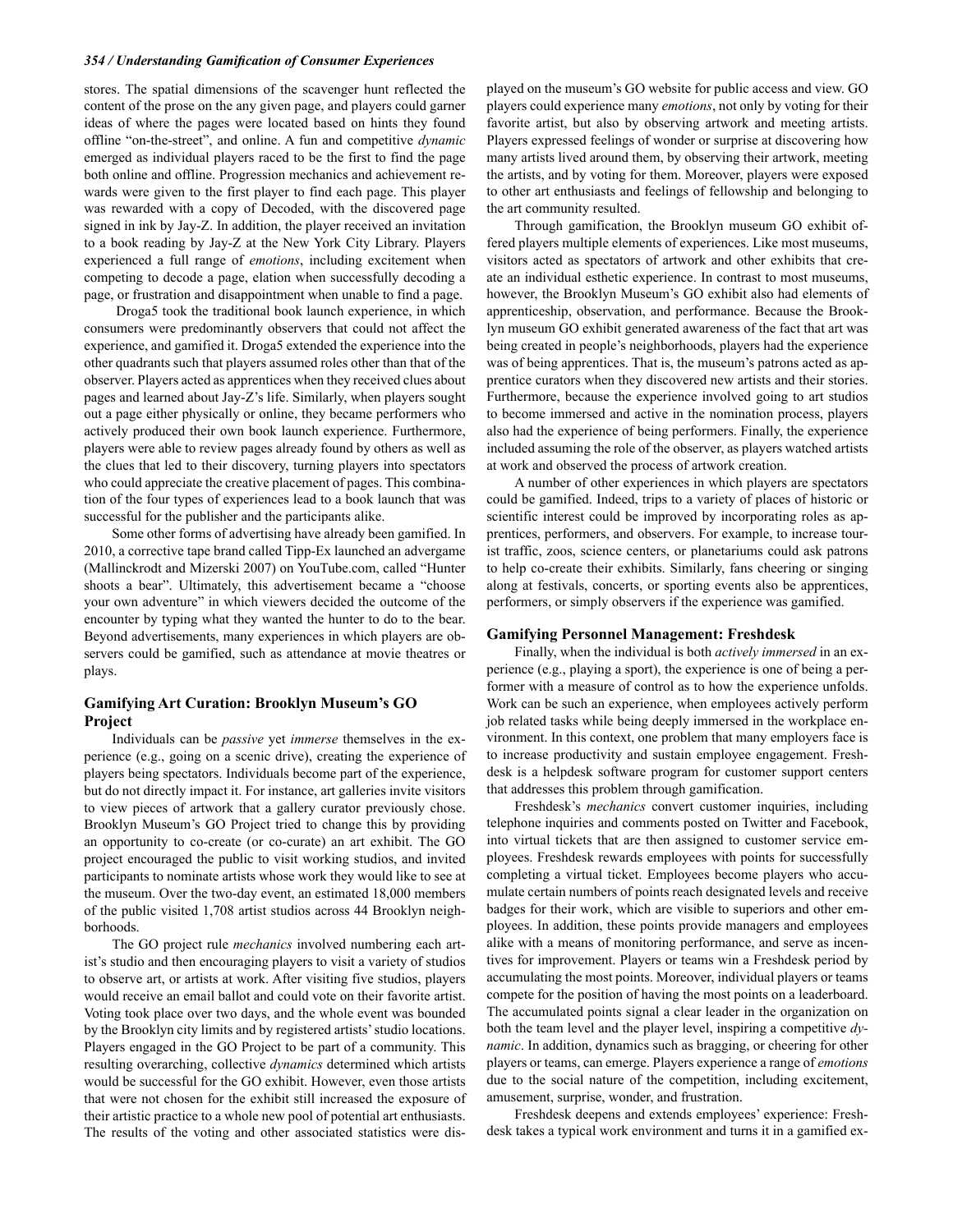#### *Advances in Consumer Research (Volume 42) / 355*

perience that incorporates multiple elements of experiences. That is, the experience of going to work is one of performing: employees are immersed in their workplace and are actively involved in creating the workplace experience. Freshdesk adds apprenticeship and observation aspects to the working experience; employees learn more about the service offerings through their interactions and observe the friendly competition and other dynamics that may emerge. Thus, Freshdesk creates an engaging and deeper experience by including elements of education and entertainment in addition to more the traditional experience of being a performer in the workplace.

Performances other than HR could be gamified. For example, take a personal experience many people can relate to: loosing weight. Many of today's weight loss tools extend this experience through gamification. There are those that keep track of calories (e.g., Calorie Counter), offer information on how much stored energy is in food (e.g., Food Energy Calculator) and reward players with badges for each five pounds lost (e.g., Fit Bit).

### **THE DEPTHS OF ENGAGEMENT**

In each of the above examples of gamified experiences, a traditional experience has been revolutionized using the MDE Framework's gamification principles to deepen and extend players' experiences. In Figure 2, we provide a simple summary of the trends in these examples; specifically, we show the traditional experience and the general trends of expansion into the most appropriate experience quadrants that occur as a result of gamification. Sometimes, players are involved, to various degrees, in all four types of experiences, in other cases players adopt fewer roles. These four examples have offered a glimpse into how applying the gamification principles can engage the public, employees, consumers, or patrons to achieve organizational goals.

Thus, using a typology and cases, we show that gamification can transform individuals into different types of players - observers, apprentices, spectators and performers – who vary in terms of the extent to which they actively or passively participate in the gamified experience and in the degree to which they are absorbed or immersed in the gamified environment. In each experience, gamification added elements of fun – thus turning experiences such as raising money for prostate cancer or simply doing ones job as a customer service employee into something more fun and engaging. Success in gamification will depend on understanding the player experience, and thus must begin with understanding who the players are themselves. Indeed, at the root of engagement is a connection between the experience and the players (Chatfield 2010; Zichermann and Cunningham 2011); this requires not only an in-depth understanding of the current experience the player has, but also of the emotions and dynamics players for which they yearn.



Figure 2: Expanding Experiences via Gamification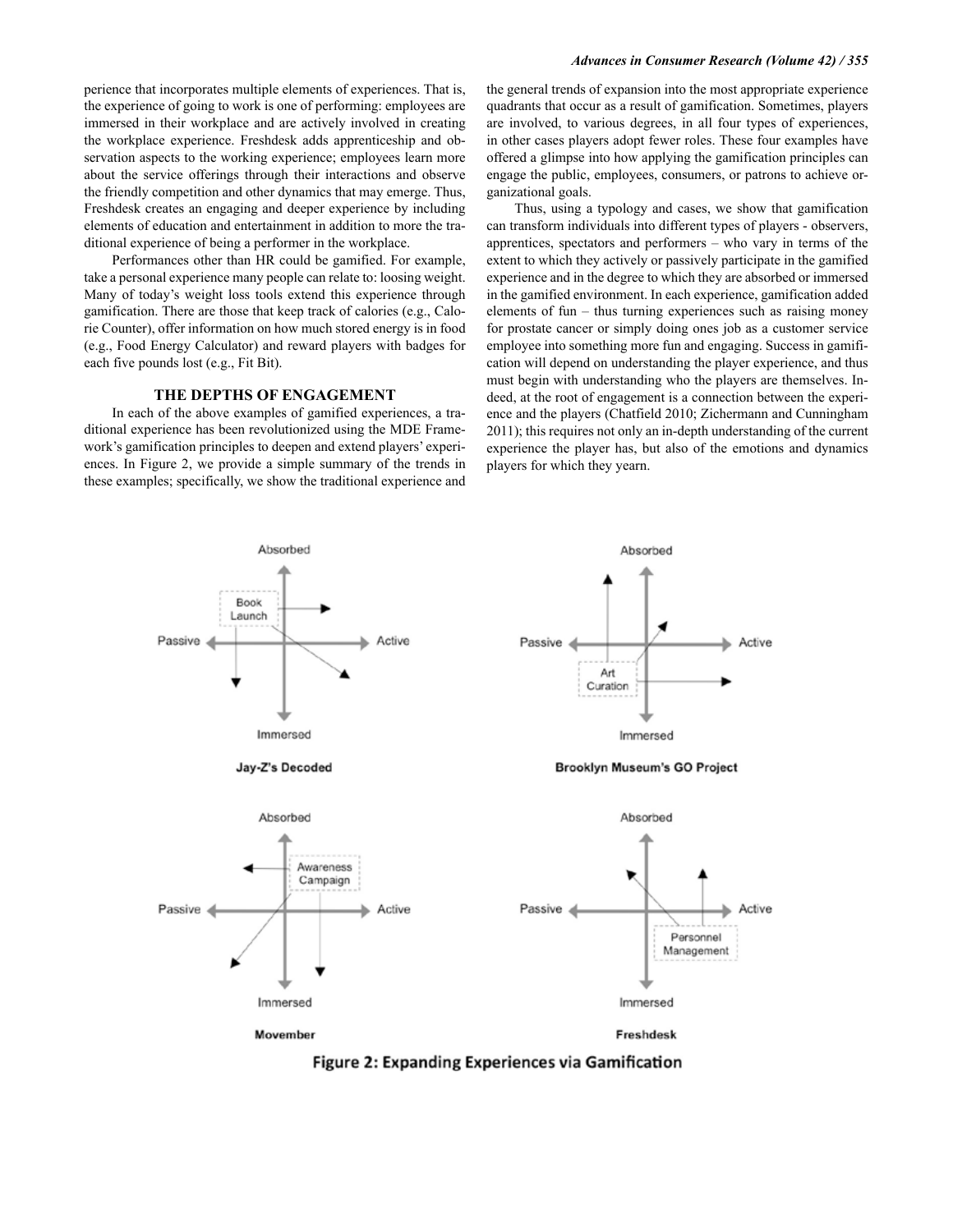### *356 / Understanding Gamification of Consumer Experiences*

## **REFERENCES**

Burke, Brian (2011), "Gartner Says by 2015, More Than 50 Percent of Organizations That Manage Innovation Processes Will Gamify Those Processes," http://www.gartner.com/ newsroom/id/1629214.

Chatfield, Tom (2010), "7 Ways Games Reward the Brain," TED.

Hunicke, R., M. LeBlanc, and R. Zubek (2004), "Mda: A Formal Approach to Game Design and Game Research," in *Proceedings of the AAAI Workshop on Challenges in Game AI*, 04-04.

Lounis, Stavros, Xanthippi Neratzouli, and Katerina Pramatari (2013), "Can Gamification Increase Consumer Engagement? A Qualitative Approach on a Green Case," in *Collaborative, Trusted and Privacy-Aware E/M-Services*: Springer, 200-12.

Mallinckrodt, Victoria and Dick Mizerski (2007), "The Effects of Playing an Advergame on Young Children's Perceptions, Preferences, and Requests," *Journal of Advertising*, 36 (2), 87-100.

Meloni, Wanda and Wolfgang Gruener (2012), "Gamification in 2012," http://gamingbusinessreview.com/wp-content/ uploads/2012/05/Gamification-in-2012-M2R3.pdf.

Movember (2012), "About Movember," ca.movember.com/about/.

Peters, Adele (2011), "Using Game Theory to Make the World a Better Place."

Pine II, B.J. and J.H. Gilmore (1998), "Welcome to the Experience Economy," *Harvard Business Review*, 76, 97-105.

--- (2011), *The Experience Economy*: Harvard Business Press.

Robertson, M. (2010), "Can't Play, Won't Play. Hide & Seek: Inventing New Kinds of Play," http://www.hideandseek. net/2010/10/06/cant-play-wont-play/.

Wingfield, Chris (2012), "All the World's a Game, and Business Is a Player," http://www.nytimes.com/2012/12/24/ technology/all-the-worlds-a-game-and-business-is-aplayer.html? r=0.

Zichermann, G. and C. Cunningham (2011), *Gamification by Design: Implementing Game Mechanics in Web and Mobile Apps*, San Francisco: O'Reilly Media.